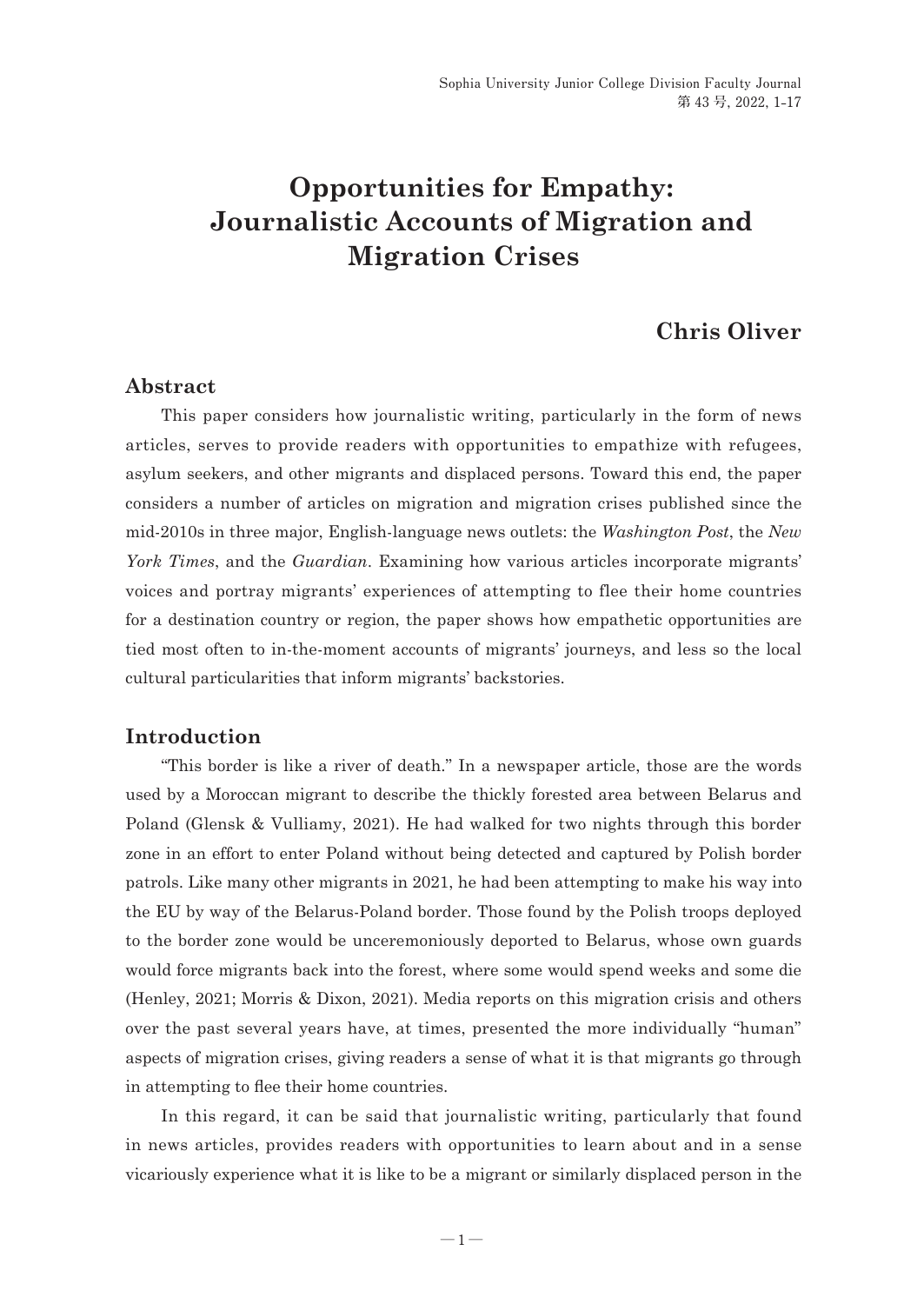world today. Reporters regularly position themselves at sites where migration crises are unfolding, so as to not only provide description and analysis of the various geopolitical factors contributing to migration and migration crises, but to also present the stories at a more individual, human level. For those of us reading from afar, journalistic writing provides a readily accessible medium to learn about the experiences of migrants and even opportunities to empathize with them.

Yet the facilitation of empathy, through what could be called journalistic empathy, is no mean feat. Often enough, the words that migrants use to describe their experiences point to a realm of desperation and suffering that, for undoubtedly many readers including myself, is far removed from one's own world of lived experience. To what extent can most readers of a news article even begin to comprehend what it is like to have made one's way on foot through "a river of death"? Or, what it is like to have been kidnapped in the process of migrating and been held hostage for ransom, where the kidnappers "threatened to kill my son and sell his organs" (Lakhani, 2017)? Or, to be a newly married young man living in a refugee camp who can bluntly state "It's better to die without children in Syria than it is to bring children into the world as refugees" (Sullivan, 2013)? Such statements do offer a glimpse into the mindsets of displaced people, but they do not readily lend themselves to us putting ourselves in the shoes of the people who uttered them. This may be true for people like myself, having moved from one developed country and now residing in another, but also even for people whose parents fled their home countries under much more precarious circumstances. As one 14-year-old put it, referring to the manner in which her parents had left El Salvador for the U.S. in fear of gang-related violence, "I don't know how to connect to that" (Miller, 2018).

In this paper, my aim is to ascertain not whether or in what ways readers may actually empathize with the people described in media reports on migration crises, but instead how journalistic writing—particularly in the form of news articles—provides *opportunities* for readers to empathize with migrants and other displaced people.<sup>1</sup> By necessity, this entails examining how news articles variously draw close to the very people who are at the heart of migration crises: migrants themselves. It includes, for instance, how news articles incorporate individual migrants' stories and own words, how they depict migrants' motivations and reasoning behind their decisions to leave their home countries, and migrants' own narratives of and perspectives on the migration experience itself. Migrant activists and others sometimes serve as proxy voices for migrants, but it is most often migrants' own accounts of their in-the-moment difficulties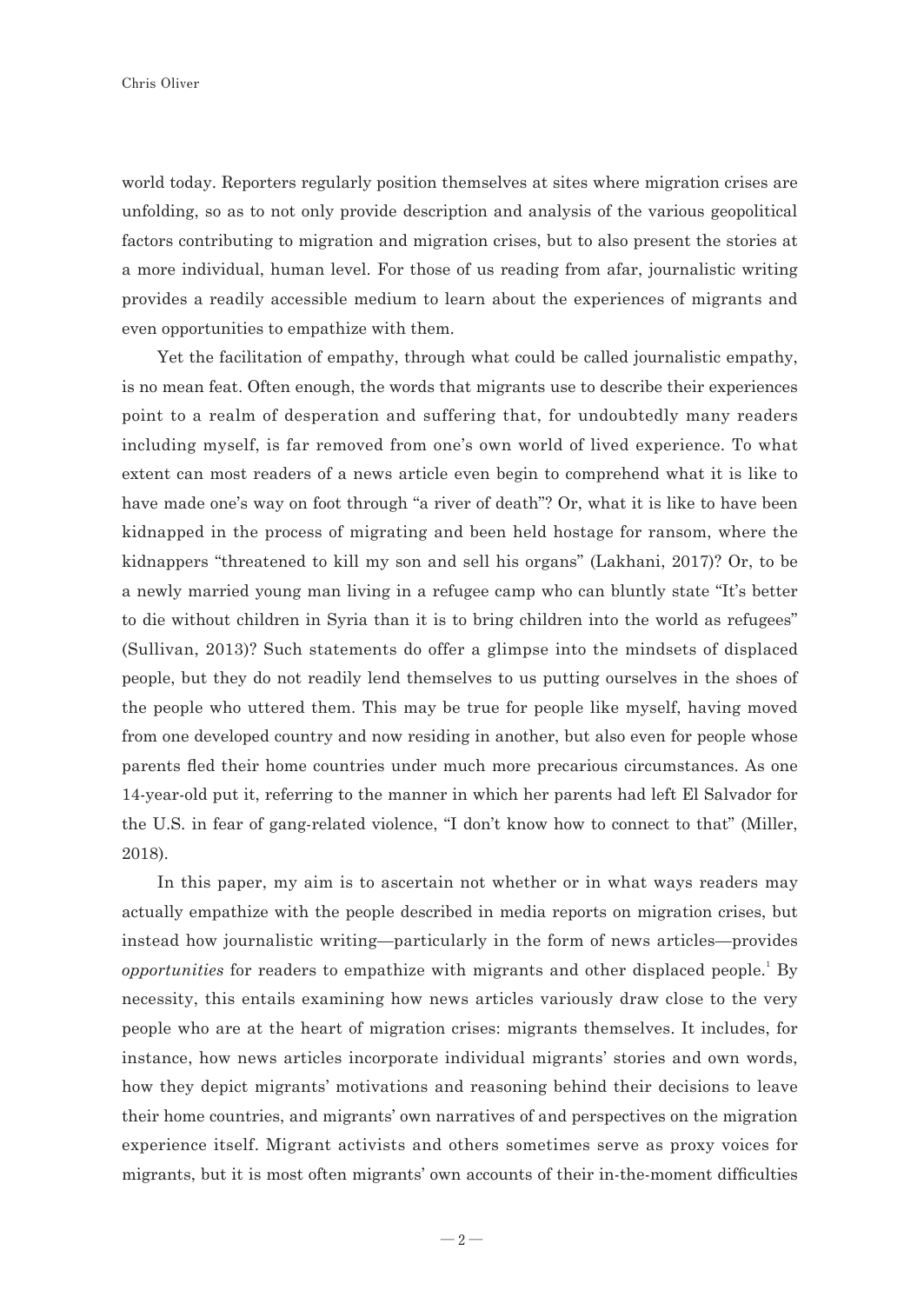during their journeys—rather than the cultural or other influences shaping their backstories—that provide the points of opportunity for empathy.

#### **Orientation to empathy**

Empathy is a subject about which much has been written in the last decade or so from a variety of perspectives, including psychological (Davis, 2018), philosophical (Coplan & Goldie, 2011), educational (Henshon, 2019), anthropological (Hollan & Throop, 2008), and even biological (de Waal, 2009). In common parlance, empathy is often paraphrased as putting oneself "in the shoes" of another person, to see and feel things from the perspective of that other (e.g., Empathy Museum, n.d.). In academic literature, a distinction is often drawn between affective empathy and cognitive empathy, with the former referring to feeling the same emotions that another person is experiencing, and the latter indicating the taking of another person's perspective such that one can understand what that person is feeling (Shamay-Tsoory et al., 2009; Hoffman, 2011). Strictly speaking, empathizing does not mean aligning oneself with or taking the "side" of the other—e.g., one can empathize with someone who is ideologically opposed to one's own political views without ultimately agreeing with that person and neither does it mean having feelings of pity or concern for someone in a difficult situation. Such reactions are better understood as sympathy and compassion (Young, 2012).

In recent years, there has also been a significant upswell in societal discourse on empathy. As I have discussed elsewhere, this is reflected in a pronounced increase in news articles explicitly referring to empathy (using the word itself), in training programs offered to corporate employees and medical practitioners, and in debates over immigration (Oliver, 2018). In popular discourse, empathy is generally characterized as a social and moral good, and a large amount of the popular literature on empathy is accordingly prescriptive in tone (e.g., Krznaric, 2014). Among journalists, too, empathy is talked about and sometimes advocated as an important element of professional journalistic practice (Bodin, 2021; Bui, 2018; Herman, 2016; Terceros, 2018). A "Journalism of Empathy" course at Northwestern University, for instance, offers to teach students to report in a way that "giv[es] voice to those without, introducing readers to people they otherwise would never have reason to meet" (Kotlowitz, n.d.). It should thus come as no surprise that news reporting on migration and migrant crises is often empathetic in tone.

In this paper, I use the term empathy in relation to journalistic writing dealing with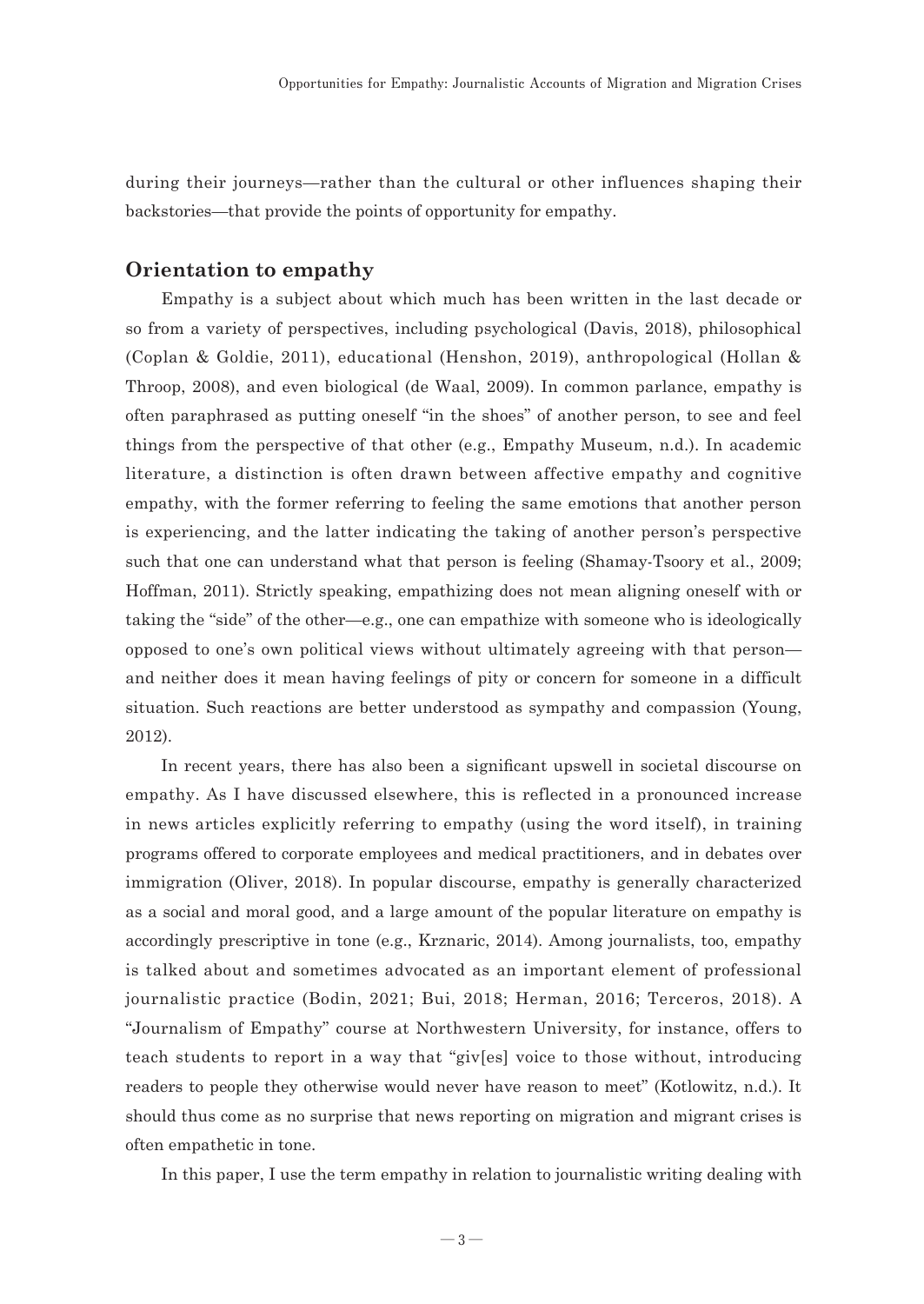migrants and how the writing draws close to the lived experiences of migrants. This may variously include their state of mind when in the process of deciding and preparing to leave their home countries, or in some cases leave again from an intermediary country, the often perilous journeys they make in attempting to make their way to a destination country, and their struggles after making their way to a destination country, at times including their efforts to reunite with family members who did not make the journey themselves or who became separated *en route*. Rather than attempting to evaluate whether or to what extent a particular journalist, news article, or news outlet is empathetic or exhibits empathy, here I am interested in how the words and sentences used in the articles provide opportunities for readers to empathize with the migrants under discussion, how they provide a window to the particular circumstances and experiences of migrants such that readers might be able to put themselves in the "shoes" of those people.

#### **Methodological considerations**

Toward this end, the present study examines a number of English-language news articles from the last several years dealing with migrants, would-be migrants, and migrant crises. Apart from news articles, there are of course many types of media and channels of communication that give voice to migrants' experiences. These include novels, such as Dina Nayeri's *Refuge* (Nayeri, 2017), non-fiction books and long-form journalism (e.g., McDonald-Gibson, 2016), documentaries (e.g., Ingarasci & Temple, 2015), and reports from governments and other organizations (e.g., United Nations, n.d.). News articles, however, as short-form journalism, can exhibit empathetic perspectives accessible to a broad range of people without the investment in time and concentration needed to consume a novel or non-fiction book or watch a documentary. They provide a vehicle for empathetic opportunity that can be readily utilized by significant numbers of people.

The articles considered here were all drawn from three sources: the *Washington Post*, the *New York Times*, and the *Guardian*. All are news articles rather than opinion pieces, analysis-opinion essays, or photo- or audiovisual-based works appearing on news outlets' websites (e.g., Kirkpatrick, 2015; Ponomarev, 2015). Although the photos accompanying articles in some cases are more empathetically inclined than the written article content itself (e.g., Miroff & Sacchetti, 2021), I restrict my discussion to the written content. All articles were selected because they employ empathetic devices to a greater or lesser extent; thus, excluded were articles that discuss a refugee crisis only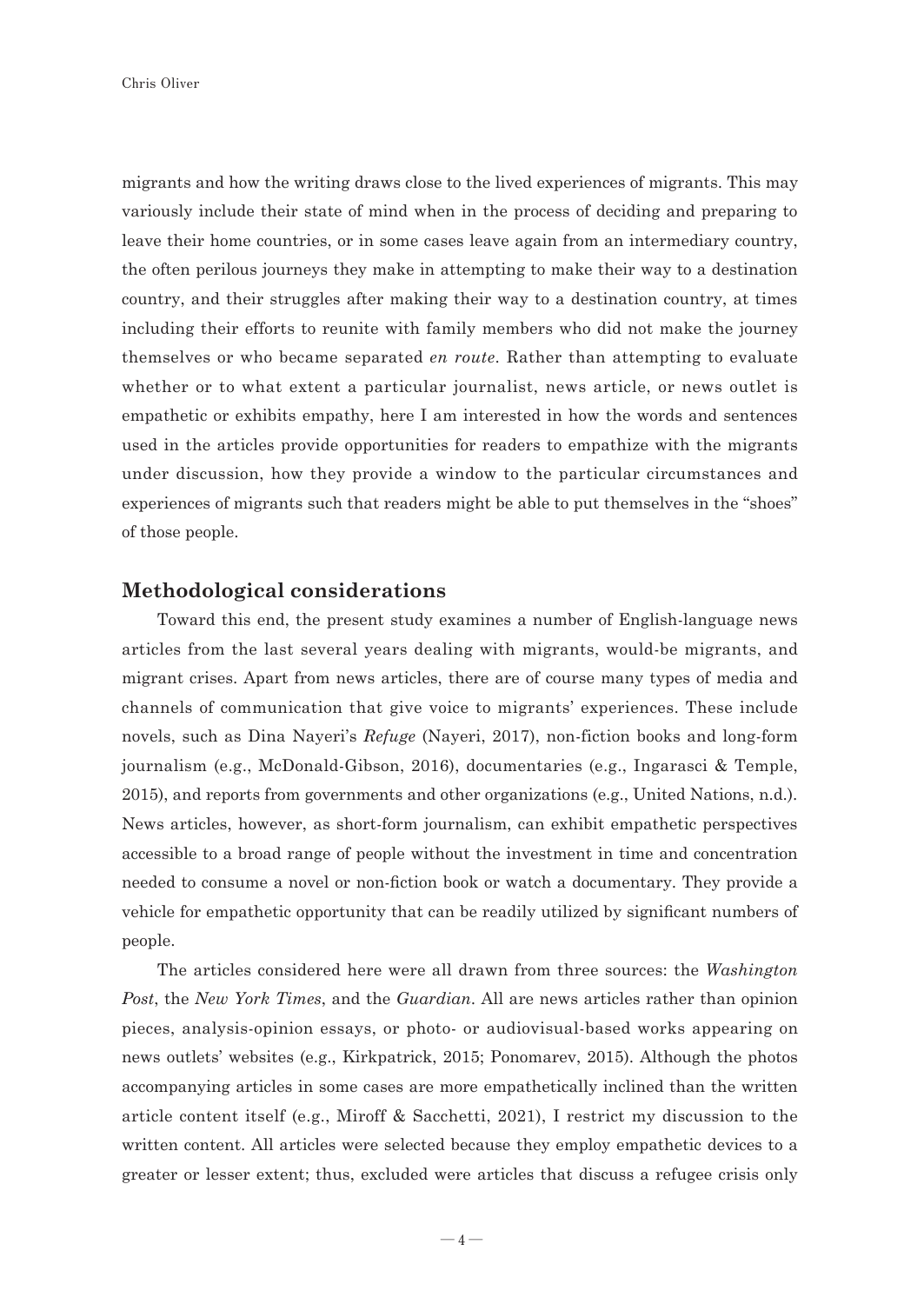in terms of, say, the political machinations of certain governments without attempting to draw close to the experiences of migrants themselves. Articles selected either came up organically in my own regular reading of the news or were found through online searches.<sup>2</sup> The three above-mentioned news outlets were chosen because of the presumed likelihood that they would provide articles suitable for the present study; no assertion is made that similarly empathetic articles are not also published by other news outlets. It is possible that certain news outlets may, by choice, be inhospitable to empathetic reporting, but it is not the purpose of the present study to ascertain the extent to which this is true.

#### **Migration news without empathy**

Among the many articles related to migration crises published by the three news outlets used for this study, the majority seem to be written from the premise that the essential story can be told without incorporating an empathetic touch. Many such news articles, after all, take as their subject matter the more broadly political, economic, and other factors at play in migration crises, including how developed countries have contributed or responded to them. A *New York Times* article, for instance, on the 2021 American withdrawal from Afghanistan and the desperation of many Afghans wishing to leave their country, focuses not on the would-be migrants themselves but on American public sentiment toward refugees and the unlikelihood that the U.S. government would back a mass resettlement effort (Jordan, 2021). Although one Afghan man, an interpreter who had worked with the U.S. military and who had been evacuated to the U.S., is briefly quoted, his voice is but a minor embellishment to the article. In many articles dealing with migration crises, migrants' experiences simply do not figure prominently.

In other cases, even when migrants do figure prominently, the apparent purpose of the article may limit the development of an empathetic tone. A *Washington Post* article features seven Afghan refugees in the United States from various walks of life. A section of the article is devoted to each person, with a photo portrait, a description of the person's background and route out of Afghanistan, and their views on the unfolding crisis in the country. One man stated, for instance: "'It's like you are watching the people you love the most in the world from afar and they are staring at the future, and there's nothing but a big, black void,' he said in tears. 'There is no hope'" (Villegas, 2021). The interviewees' words are sometimes almost poetic, sometimes more dryly analytical. Yet, as the overall thrust of the article seems to be to introduce a multiplicity of Afghan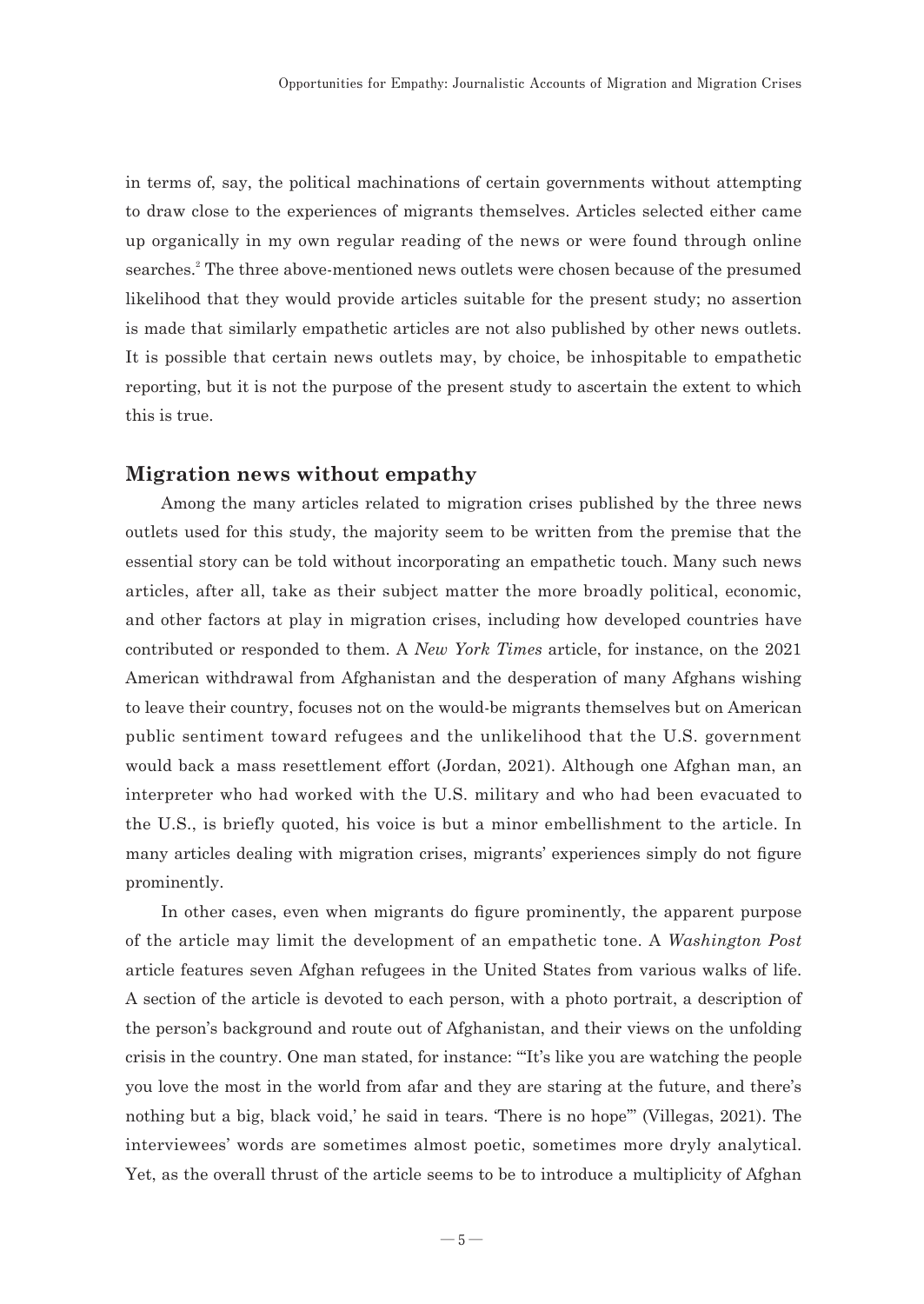voices so as to illustrate that there is no singularly "Afghan" perspective on the complex situation in the country, each person's view is simply introduced as a quotable snippet. With no attempt to inquire further into any one person's thoughts, the article briskly moves on to the next person profiled.

In a similar vein, in articles where the reporters were positioned close to where migration crises were unfolding on the ground and had first-hand access to migrants themselves, often the articles do not draw especially close to particular migrants. In a *Guardian* article on the 2021 migrant crisis developing on the Poland-Belarus border, a reporter at the border zone came face to face with a Syrian family that had just managed to slip through to the Polish side and, therefore, into EU territory. They begged not to be reported to police. The article initially describes them in a curiously detached, aloof manner, almost as if they were figures in a painting: "The infant was still, though not asleep. They looked like waxen figures, their faces blank, though one woman's face was covered in bruises" (Glensk & Vulliamy, 2021). The article goes on to give accounts from other migrants regarding that border zone, including one who said that the people in his group resorted to drinking water from mudpuddles after Polish guards refused them water. And yet, the article does not linger on any one migrant or migrant family in a way that might help allow readers to more fully grasp what that person or family had been through; instead it provides brief snapshots of various migrants' experiences of attempting to traverse the border zone.

#### **In-the-moment empathy**

Where news articles on migration seem to draw closest to migrants is in recounting their in-the-moment experiences of travel, especially crucial moments that were exceedingly difficult or where something went terribly wrong. The narratives are sometimes long and detailed and can be gut wrenching. "My wife and baby, they were dead," one man recalled, after losing his loved ones when the boat they had been on, in an attempt to migrate to Europe, capsized. "They drank the water of the ocean when the boat went down" (Alderman, 2016).

Stories dealing with migrants attempting to reach Europe by boat from northern Africa are rife with accounts of migrants paying large sums to smugglers promising to ferry them across the Mediterranean, only to find themselves on overcrowded, unseaworthy vessels, or even abandoned at sea with no shelter and insufficient provisions. From one article on Lebanese and Syrian migrants crowded by smugglers onto a small boat in Triploi: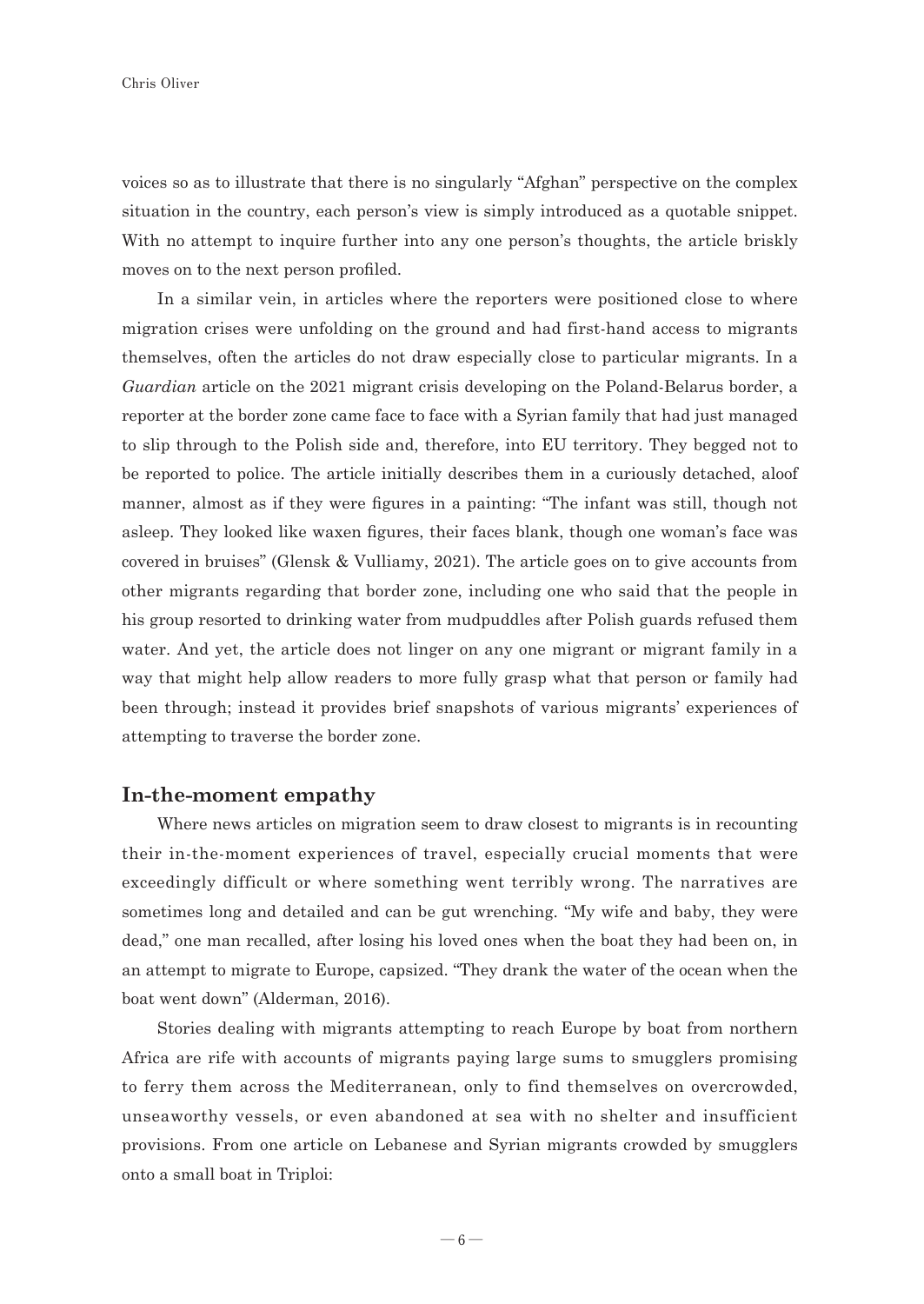The smugglers collected the passengers' bags of clothing, food, water and phones and said it would all be carried in a second craft that would meet them a few miles offshore. No second boat ever appeared. For hours, and then days, they drifted without fuel in the searing sun.

Mohammad Sofian, 21, was aboard with his pregnant wife and 2-yearold son. Without water, his wife was eventually unable to nurse the boy. After agonizing days, they gave him seawater to drink. On the fourth day, he died.

 "I wrapped him in clothing," said Sofian, who is now back in Tripoli with his wife. "After a few days, I put him over the side." (Hendrix & Durgham, 2020)

Although most readers surely have not experienced a similar journey or lost a young child in such a way, the article provides a detailed narrative of what the migrants on the boat were going through, creating an opening for readers to imagine what it was like to have been on the boat in that desperate predicament.

The article goes on to describe the actions of a 22-year-old man named Lisheen, who, after the boat had been adrift for a week and the situation had become increasingly desperate, went into the water to try to swim for help.

> Lisheen swam and floated for days, stung by jellyfish, bitten by unknown sea creatures. On two occasions, he said, he tried to let himself sink to oblivion, only to find himself floating again. (Hendrix & Durgham, 2020)

The article does not explicitly state what had been going through Lisheen's mind at the time, but the account nevertheless allows one to sense that the situation for him had gone beyond desperate, and that he was at this point willing to succumb to the ocean.

While it is typically interviews with migrants and their own narratives of their ordeals that provide the most gripping accounts of migration experiences, sometimes other people quoted in articles serve as proxy voices for migrants. At times this concerns the general character and motivations of migrants, such as expressed by the mayor of a Polish town near the Belarus border: "These people are not criminals and have not disturbed order in any way in my town. They are peaceful, desperate people who just want to cross to a better life" (Higgins, 2021). In other cases, activists and others working on behalf of migrants describe aspects of migration that, most likely, only migrants themselves have experienced. An emergency medical worker in Poland, for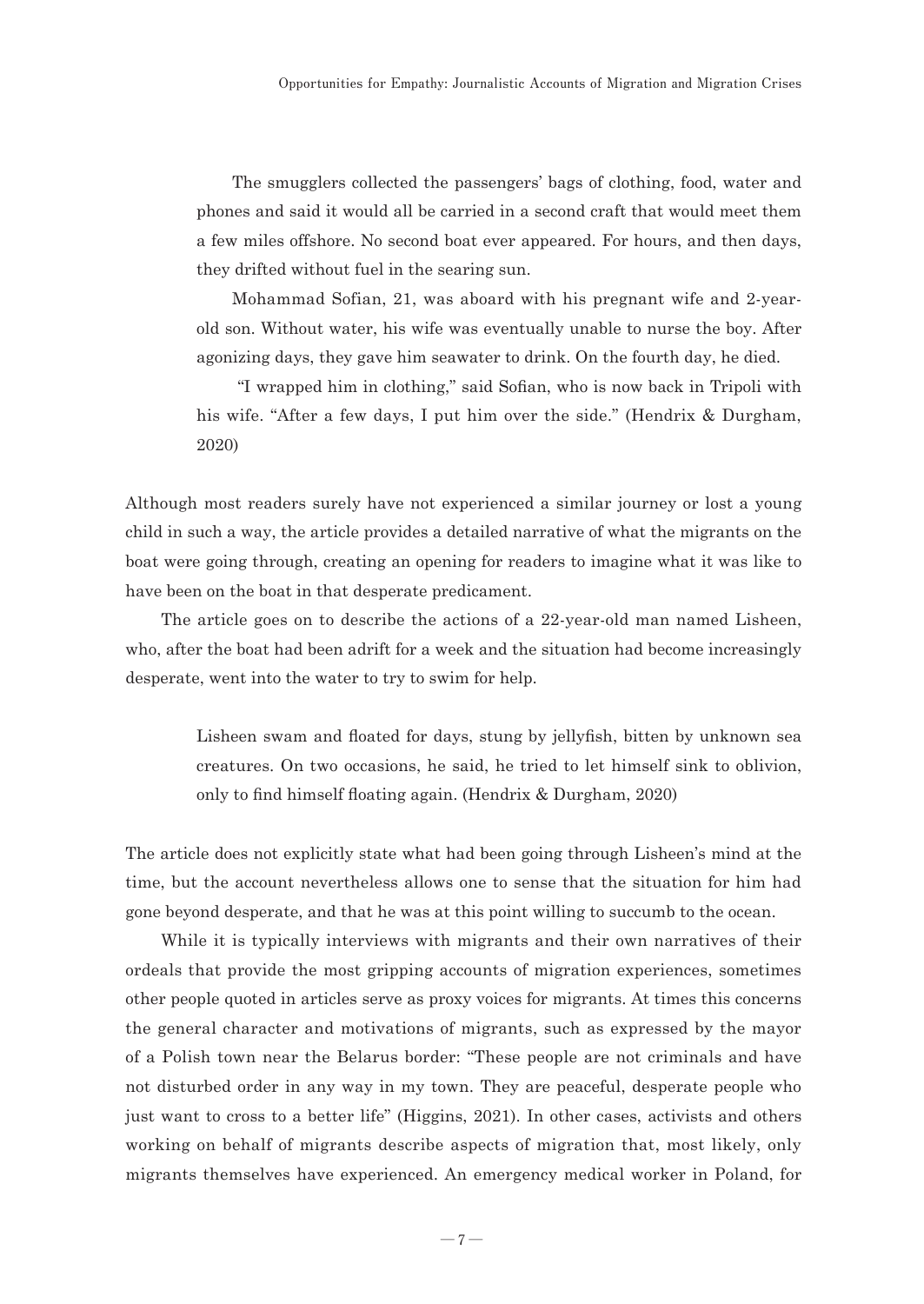instance, described the migration on foot through the forested border region thus: "It was pitch black, in a densely forested area, with everyone trying to navigate through the darkness by holding on to each other," adding that the migrants she had encountered were "scared, hungry, and cold" after having spent four nights in the forest (Henley, 2021).

In some articles on migrants, it is actions of parents toward or on behalf their own children that provide windows of opportunity to empathize. One article features a Haitian man named Jeff Pierre, father to a young son, and his efforts to flee the dire circumstances in Haiti. He had paid \$250 for a risky trip by sea that he hoped would take him to the United States, where he could find work and provide for his family from afar. After four days into the journey, with the boat adrift on the ocean and taking on water, the captain apprised his passengers of their fate:

There was nothing but darkness around them. Darkness and desperation.

"We are lost," the captain told four dozen men, women and children squeezed tightly together on a flimsy wooden boat somewhere in the Caribbean Sea. "There is no hope."

Jeff Pierre thought of the 2-year-old son he left back in Haiti. He imagined what it would be like for the boy to grow up without a father and started crying. (Mérancourt & Villegas, 2021)

Here, by way of the man's recollections of that attempt to leave Haiti, the article provides a glimpse of the interiority of the man as he imagined himself dying at sea and leaving behind a child with no father. His concern for the boy is palpable, even if the prospect of dying adrift at sea is likely far less easy for readers to relate to.

In other cases, in-the-moment acts of parental care provide opportunities to empathize. In one article an Afghan woman, whose toddler daughter had been trampled to death at the Kabul airport in the chaotic final days of the American occupation of the country, recalled how she had earlier told her daughter that the gunshot sounds they could both hear were firecrackers rather than weapons, and how her daughter had been so brave whenever they heard the sound of "crackers" (Zucchino, 2021). Although the situation was far more dire than what most readers have themselves likely experienced, the act of a parent telling a white lie to her child to soothe her fears is something that many parents can likely relate to.

Another article features an Afghan man residing in the U.S. who had ended up in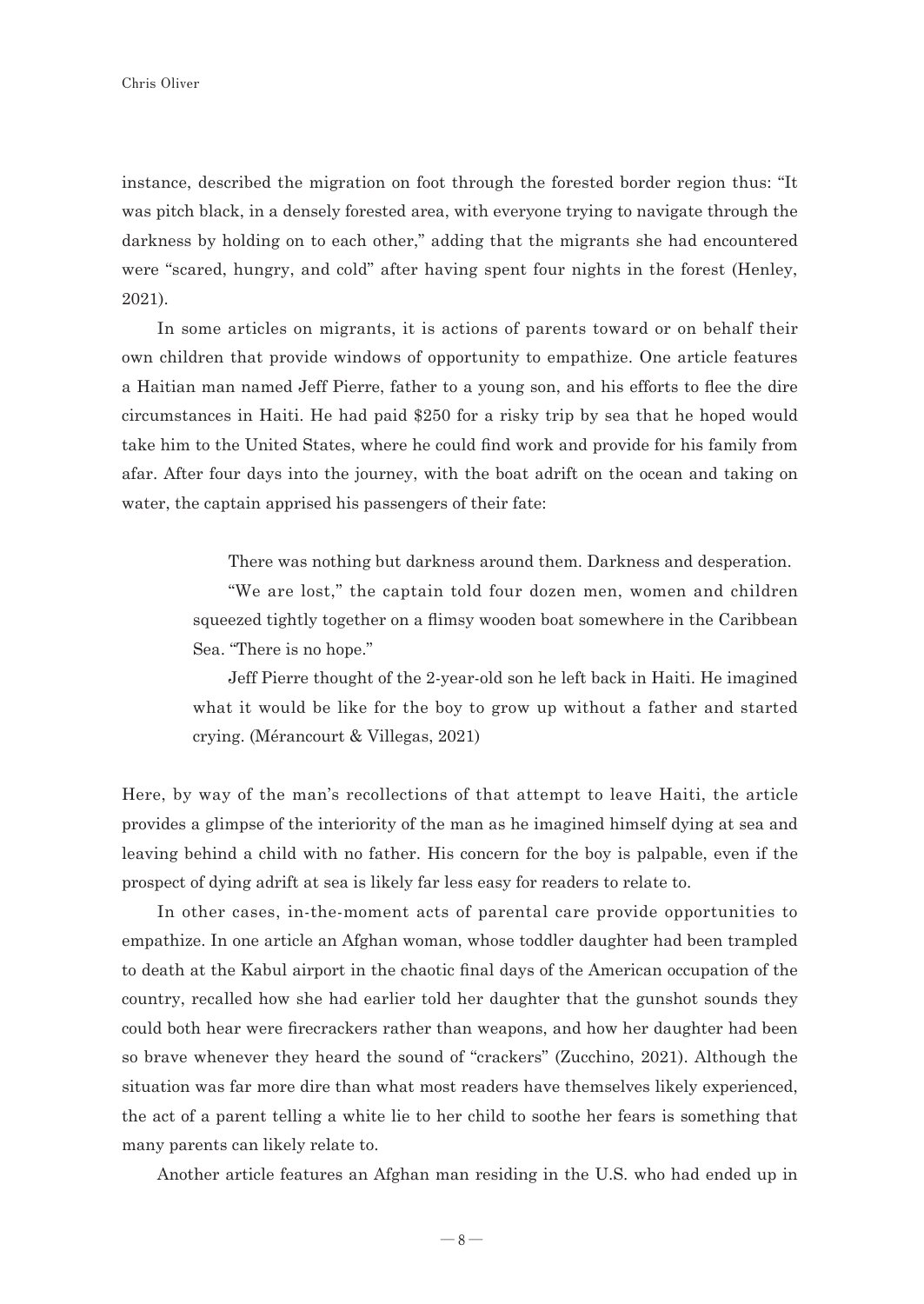a desperate predicament when his wife and children, who had made a return trip to Afghanistan to visit family, found themselves unable to leave as the American military withdrew from the country. In an earlier video chat that the man recounted to the reporter, the man's young son had begged his father to save them:

> "Why can't you just buy a plane to bring us home? When will you buy this plane for us?" the 4-year-old had asked.

> "He thinks it is a decision I've made not to bring him," Mohammad said with a sigh. As horrible as it made him feel as a father, he decided it was better than explaining to his son the danger surrounding them.

> "I told my son, 'I am collecting my money now. I will let you know when I have enough for the plane.'" (Wan, 2021)

Here as well, although the grave situation itself is likely to be far removed from the direct experiences of most readers, the man's act of lying to his son in order to not worsen the boy's fears is an act of fatherly concern that those of us who are parents can perhaps readily relate to and empathize with. While it may certainly be difficult to empathize with the totality of a migrant's experiences in such extreme situations, the parental acts of devotion revealed in articles about them is something that readers can more easily identify with; we can perhaps see ourselves doing the same thing for our own children.

#### **Backstory empathy**

While news articles can thus provide opportunities to empathize through inthe-moment descriptions of immigrants' ordeals, they less often seem to provide an empathetic take on migrants' backstories—e.g., their motivations for migrating, their thought processes at the time of resolving to undertake a journey that could well be perilous, their rationales for undertaking the journey alone versus together with other family members, or their feelings about leaving behind a social world of family, friends, and others. To an extent, this may result from the fact that one major concern amid migration crises is the immediate hazards that migrants face as well as the potential for the loss of lives. Migration crises are accordingly often regarded by Oxfam, Doctors Without Borders, and other relief agencies as humanitarian crises calling for responses that treat migrants first and foremost as fellow human beings.

Many news articles do address in fairly broad terms the political, economic, and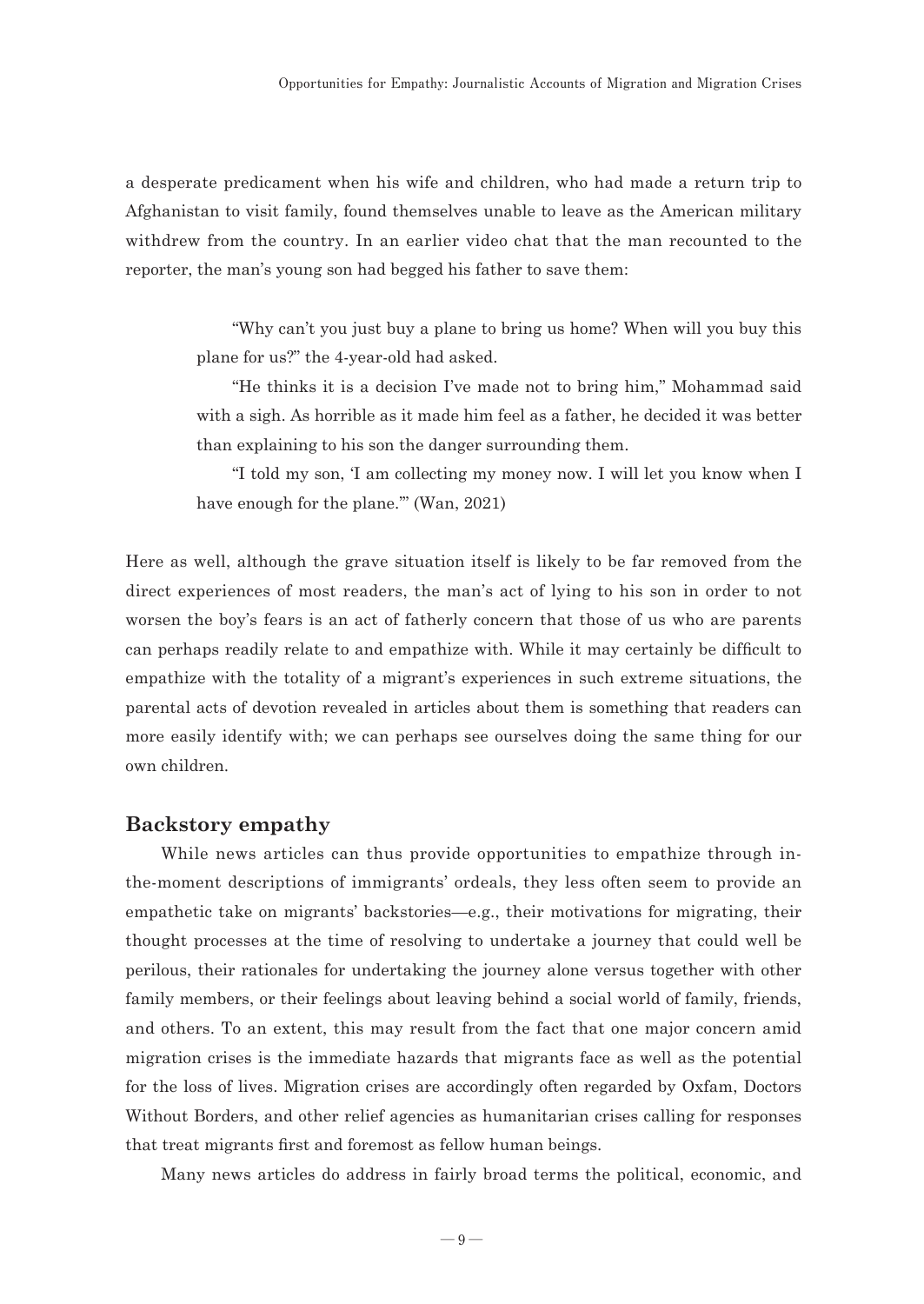other factors fueling surges in migration. A *New York Times* article, for instance, on the mass deportation of Haitians trying to enter the U.S. refers to an overlapping set of problems driving many Haitians to flee their country, including widespread impoverishment, political instability resulting from the assassination of the country's president in July 2021, and a devastating earthquake a month later that left hundreds of thousands in need of emergency assistance (Isaac & Porter, 2021). A *Guardian* article discusses the surge in migrants seeking to enter the EU through Belarus in terms of the Belarusian government actively encouraging migrants from the Middle East to enter the country and cross through the border with Poland, thus deliberately provoking an EU migration crisis as a means to exact revenge for sanctions that had been imposed by the EU (Tondo & Chulov, 2021).

Overall, however, in the articles considered for this study, far less attention is devoted to migrants' own voices considering their particular backstories, and where they are taken up, it tends to be with little probing. In a 2018 article on the thousands-strong convoy of Central Americans traveling together on foot in hopes of making their way into the U.S., the reporter seems to have briefly talked with one woman who was walking with her two five-year-old grandsons in tow:

> Orellana did not seem equipped for such an epic journey: her only luggage was a shoulder bag with a few clean clothes; on her feet, she wore a pair of ageing espadrilles.

> But she said she had no choice: the boys' father was murdered, and no one would employ a 65-year-old domestic worker. "I can't feed them any more," she said, gesturing at the two boys. "I'm too old. I can't get a job."

> So she was heading to Texas to be reunited with her daughter, who migrated from their home in northern Honduras three years ago in search of work. She had written her daughter's phone number on her hand so she wouldn't lose it. (García, 2018)

The exchange with the reporter seems to have been brief, and while it provides a glimpse into the woman's motivations for deciding to migrate, it leaves it up to readers to fill in what is unstated about the woman having "no choice": e.g., that she was without a support network of extended family or others who could help provide for her grandchildren, that her daughter had migrated before due to poverty, that she did not view other Central or South American countries as viable migration destinations, and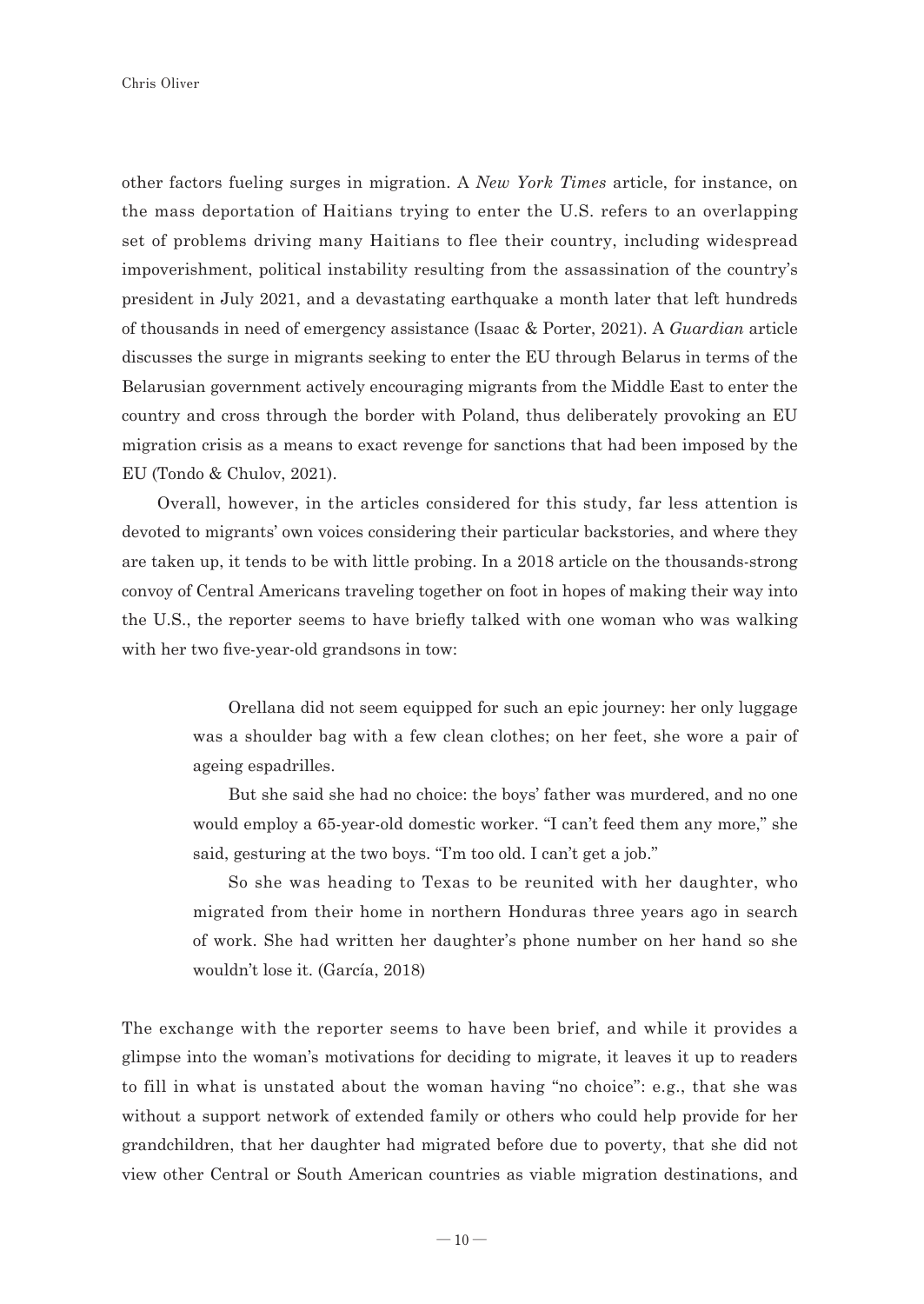so on. There is no mention of whether the woman's daughter was residing legally in the U.S., in which case her view on the prospect of an extraordinarily long migration on foot might be brightened by the hope that there could be legal channels available to facilitate the reunion with her daughter in Texas. Such gaps in the woman's backstory, while certainly not crucial to the telling of a news article, may nevertheless limit the way in which it serves to invite readers to empathize with the woman.

Omissions related to migrants' backstories, while easy enough to skim over, can provoke questions that some readers may find disconcerting or even alienating. A *New York Times* article features an Iraqi Kurdish man, Karwan, who had been attempting with his family to make their way through the heavily patrolled border zone into Poland. Here, the article states, he faced a wrenching choice: whether or not to request urgent medical care from the Polish side for his ailing two-year-old daughter, which would alert Polish authorities to the group's presence and could well jeopardize their journey. "Worried that his ailing daughter and others in the group might not survive," the article states, "Karwan decided it would be best to seek medical help" (Higgins, 2021). One thing that struck me when reading this episode is that while the man had been traveling with his family, presumably including his wife, there is no mention of a wife and the decision about how best to deal with the child's medical issues is presented as a choice for Karwan alone. Was not the child's mother involved in deciding such an important matter, as would surely be the case in many readers' families? The article at once seems to invite empathy for Karwan and "[t]he choice for the father" that he faced, while leaving unaddressed the role and status of the child's mother.

Such omissions related to migrants may be tied to cultural, religious, or ideological issues that reporters or news outlets are reluctant to delve into, either because they require excessive additional words to describe adequately or because they detract from the presumably more newsworthy content of the story. One exceptional article in this regard appeared in the *New York Times* and profiled a 23-year-old Senegalese man named Samba Thiam who was on the verge of becoming a Europe-bound migrant. With his brother having drowned the year before in an attempt to reach Europe, Thiam was now considering whether he himself should try to migrate as well. Even at the young age of 23, Thiam was now the oldest male in the family, the article tells us, and as such was now "expected to support his brother's widow and three daughters, not to mention his mother and his own wife and son" (Searcey, 2016). While the article does not directly state that this is a culturally rooted expectation, readers can infer that it is so. Unable to provide for all these people by working his small farm, he moved 400 miles away from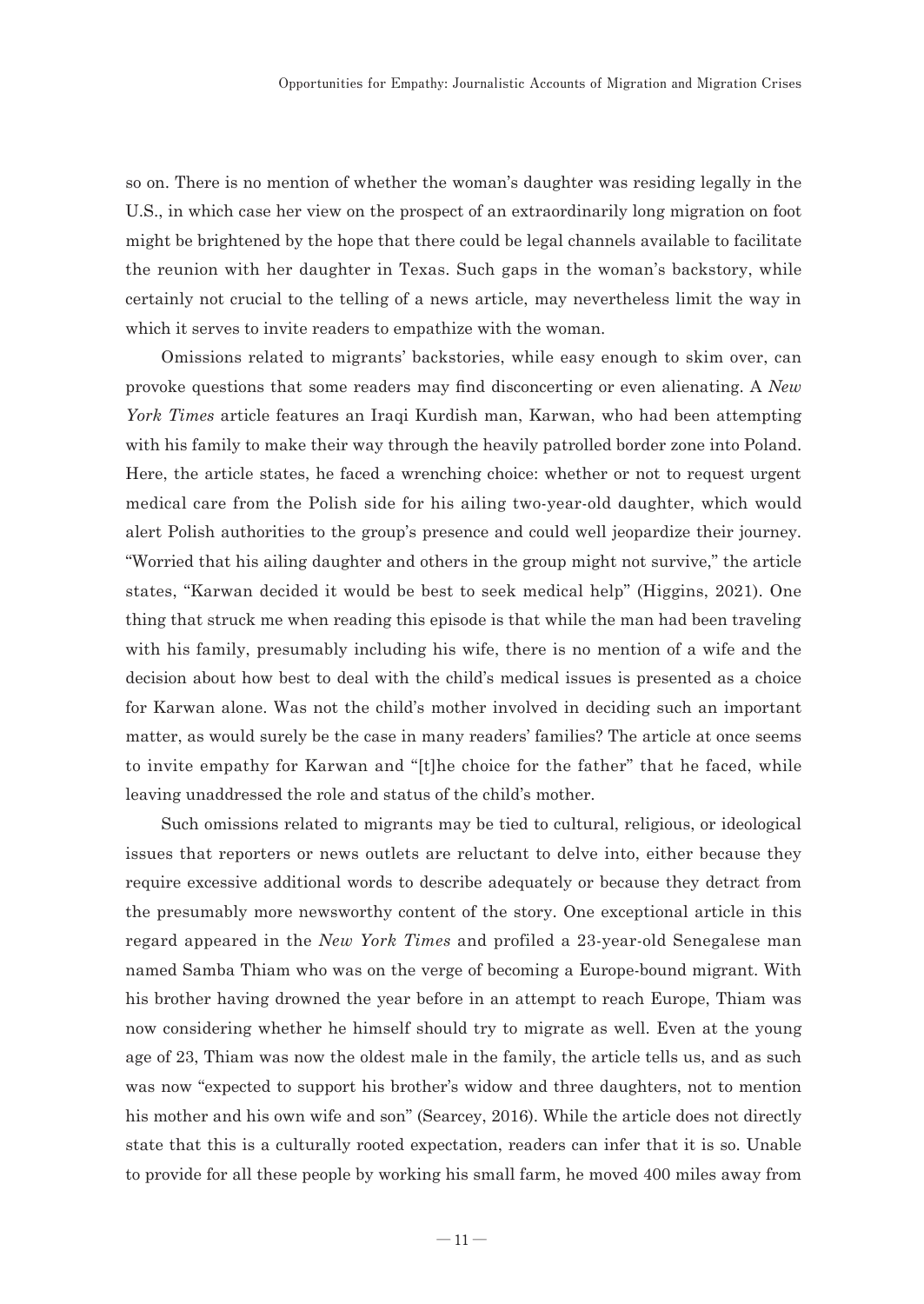his home village to Dakar in hopes of finding work. If unable to do so, he said, he would attempt the risky journey to Europe. Another man, sharing a crowded room with Thiam in Dakar, summed up their predicament thus:

> "If you don't have money in our society, they don't even see you as human. If your kids come to you and want even just one dollar and you can't give it to them, you are ashamed. What if your parents need something and you can't support them? At a certain point you become overwhelmed with bitterness. To take the risk will be better than doing nothing. Even if you die, it's worth the risk." (Searcey, 2016)

Here as well, this expression of what compels these Senegalese men to migrate, even knowing that it could cost them their lives, would appear to reflect local cultural sensibilities about the responsibility of men to provide for their extended family. Accounts such as those appearing in this *New York Times* article help provide a fuller picture of the motivations and inner dialog informing individual migrants' decisions to migrate, and thereby invite readers to empathize with them. At the same time, articles that delve into local cultural particularities may throw into relief to some readers that they are inescapably unlike the people they are reading about in certain ways. Drawing close to migrants, particularly concerning their culturally shaped backstories as opposed to their in-the-moment experiences of hardship and suffering while traveling, paradoxically can expose differences that may not be bridged so easily by readerly empathy.

#### **Empathetic restraint**

As I have discussed elsewhere, in societal discourse today empathy is widely characterized "as a basic social good—as something that is intrinsically tied to bringing about positive effects in our relations with others" (Oliver, 2018, p. 5), whereby a lack of empathy or failure to empathize is often depicted as a moral, human shortcoming. In this paper I have attempted to highlight some of the ways that journalistic writing on migrants and migration crises may provide opportunities to empathize, but it is not my intention to suggest that highly empathetic news articles on migrants are necessarily "better" than those that are less so, or to advocate a more empathetic tack in journalistic writing. Indeed, empathetic restraint may be the more morally defensible choice in some cases. This is not because I believe that empathizing with others has a detrimental effect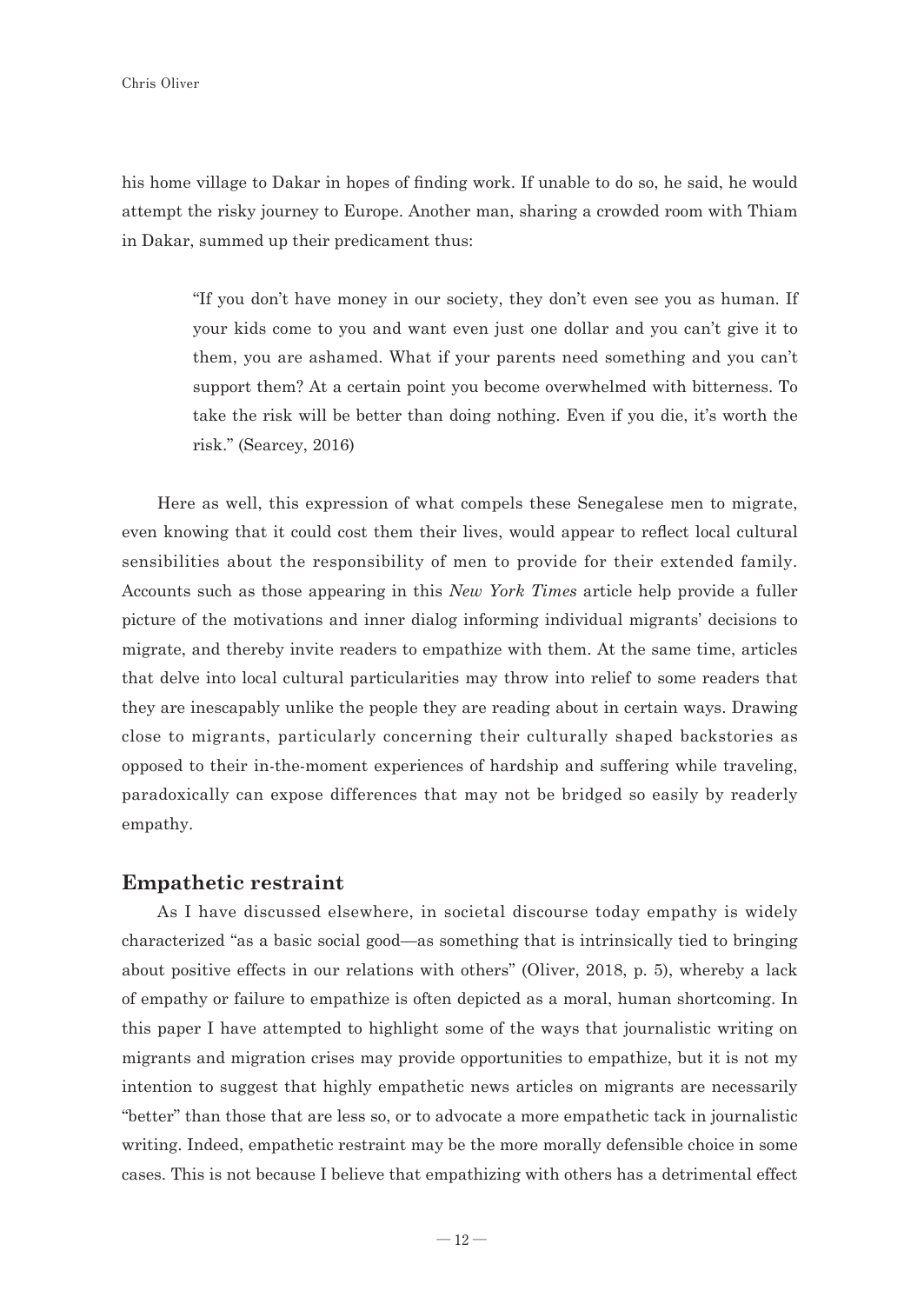on our ability to think rationally about socially charged issues, as some have argued (most notably Bloom, 2016), but because the interlocutory work required to attain empathy has the potential to harm vulnerable others.

Consider the example of a group of Honduran migrants, mentioned briefly in the introduction to this paper, who were kidnapped and held for ransom. The group of five a mother with her 15-year-old daughter and eight-year-old son, as well as two adult male neighbors—were ambushed by several men with guns while walking along a road. They were subsequently stripped, beaten, and held captive. The mother and daughter were both raped. With the mother having left Honduras with only \$30 in her possession, the group was forced to provide phone numbers of relatives at home who could be contacted for ransom payments. The mother later recounted, after her brother had paid a ransom and they had all been released: "They said they would kill us and our families if we told anyone. We're terrified – my son cannot get what happened out of his head" (Lakhani, 2017).

While the article as written provides a gripping, horrifying account, a reporter with access to the victims *could* have plied them with further questions about the ordeal and its aftermath. Doing so could conceivably result in a more richly descriptive report on the trauma those migrants experienced and the psychological scars it may have left them with, thus allowing readers to more fully put themselves in the migrants' shoes. Yet, while pressing the mother to relive the experience and to reveal her innermost thoughts and feelings about it could have resulted in a more "empathetic" written account through which readers could vicariously experience what the migrants had gone through, this would likely have come at the cost of inflicting further harm on a woman already in a highly vulnerable position. Empathetic restraint may thus be the more morally sound choice when questioning and writing about displaced persons and others in states of vulnerability.

# **Notes**

- 1 For the sake of simplicity, hereafter I will use the term migrants as a shorthand for refugees, asylum seekers, would-be illegal immigrants, and other similarly displaced people who are routinely the subjects of migration crises in recent years.
- 2 In the process of selecting articles to use for this paper, I read dozens of articles related to migration published since the mid-2010s. In the end, approximately 20 are cited in the discussion herein.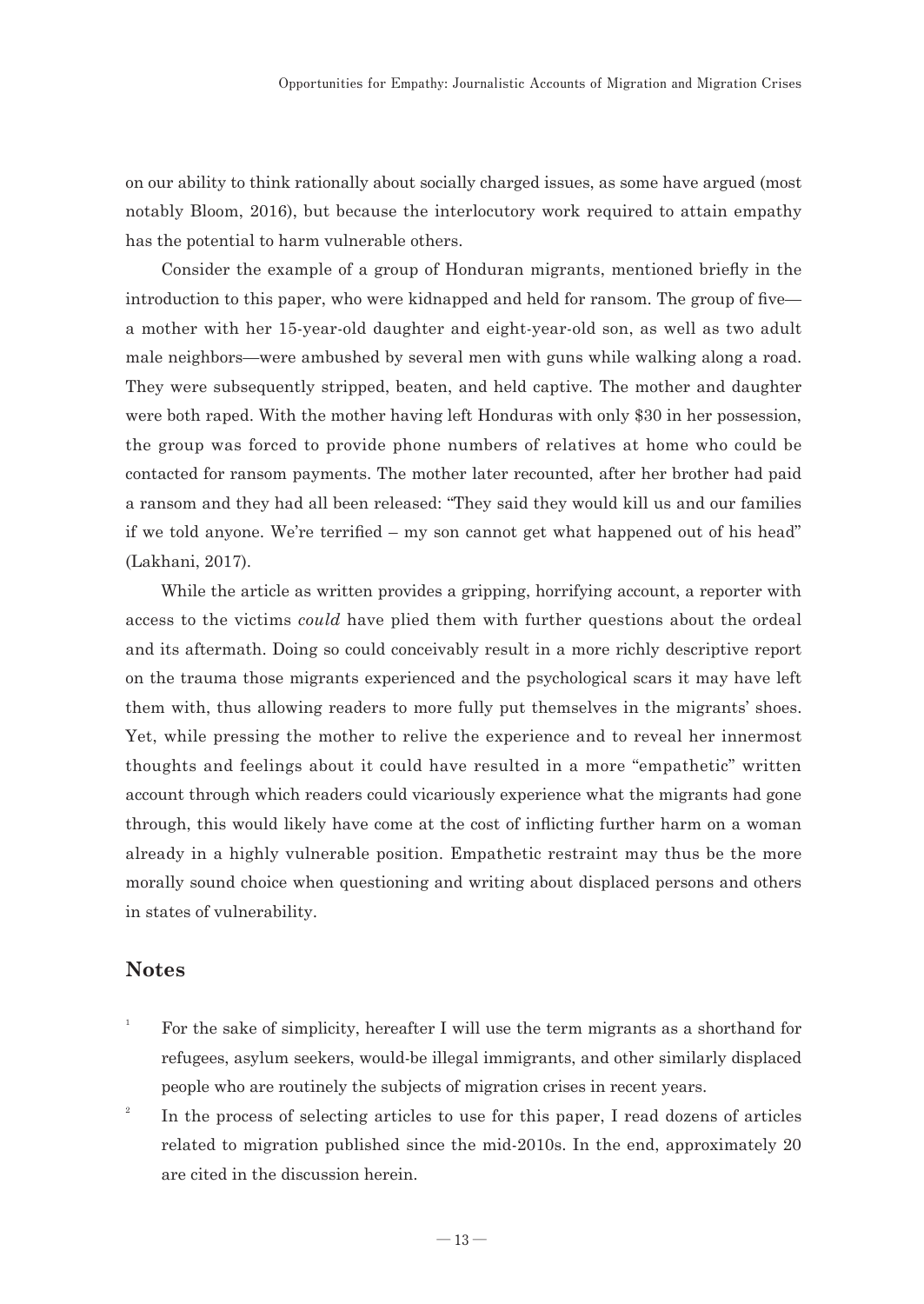# **References**

Alderman, L. (2016, April 22). Survivor tells of Mediterranean sea disaster that may have killed 500 migrants. *New York Times*. https://www.nytimes.com/2016/04/22/ world/europe/survivor-tells-of-sea-disaster-that-may-have-killed-500-migrants.html

Bloom, P. (2016). *Against empathy: The case for rational compassion*. Bodley Head.

Bodin, M. (2021, June 11). *Empathy as the prime directive in writing about displaced people*. Nieman Storyboard. https://niemanstoryboard.org/stories/empathy-as-theprime-directive-in-writing-about-displaced-people/

Bui, P. K. (2018, April 26). *The empathetic newsroom: How journalists can better cover neglected communities*. American Press Institute. https://www.americanpressinstitute.org/publications/reports/strategy-studies/ empathetic-newsroom/

- Coplan, A., & Goldie, P. (Eds.). (2011). *Empathy: Philosophical and psychological perspectives*. Oxford University Press.
- Davis, M. H. (2018). *Empathy: A social psychological approach* (1st edition). Routledge.

de Waal, F. (2009). *The age of empathy: Nature's lessons for a kinder society*. Crown.

Empathy Museum. (n.d.). *A mile in my shoes*. Empathy Museum. https://www.empathymuseum.com/a-mile-in-my-shoes/

- García, J. A. (2018, October 18). One step at a time: Desperate families join migrant caravan. *The Guardian*. https://www.theguardian.com/world/2018/oct/18/one-steptime-desperate-families-migrant-caravan-us-border-america
- Glensk, U., & Vulliamy, E. (2021, November 7). On the frozen frontiers of Europe with the migrants caught in a lethal game. *The Guardian*. https://www.theguardian.com/ world/2021/nov/07/on-the-frozen-frontiers-of-europe-with-the-migrants-caught-in-alethal-game
- Hendrix, S., & Durgham, N. (2020, September 26). Fleeing chaos and hardship, Lebanese have begun braving perilous seas. *Washington Post*. https://www.washingtonpost.com/world/middle\_east/lebanon-crisis-migrantsrefugees/2020/09/25/246295fc-fe4c-11ea-b0e4-350e4e60cc91\_story.html
- Henley, J. (2021, October 31). "People treated like weapons": More deaths feared at Poland-Belarus border. *The Guardian*. https://www.theguardian.com/world/2021/ oct/31/poland-belarus-border-migrants-deaths
- Henshon, S. E. (2019). *Teaching empathy: Strategies for building emotional intelligence in today's students* (1st edition). Routledge.
- Herman, M. (2016, July 6). *Why reporting on refugee crises requires empathy for mental*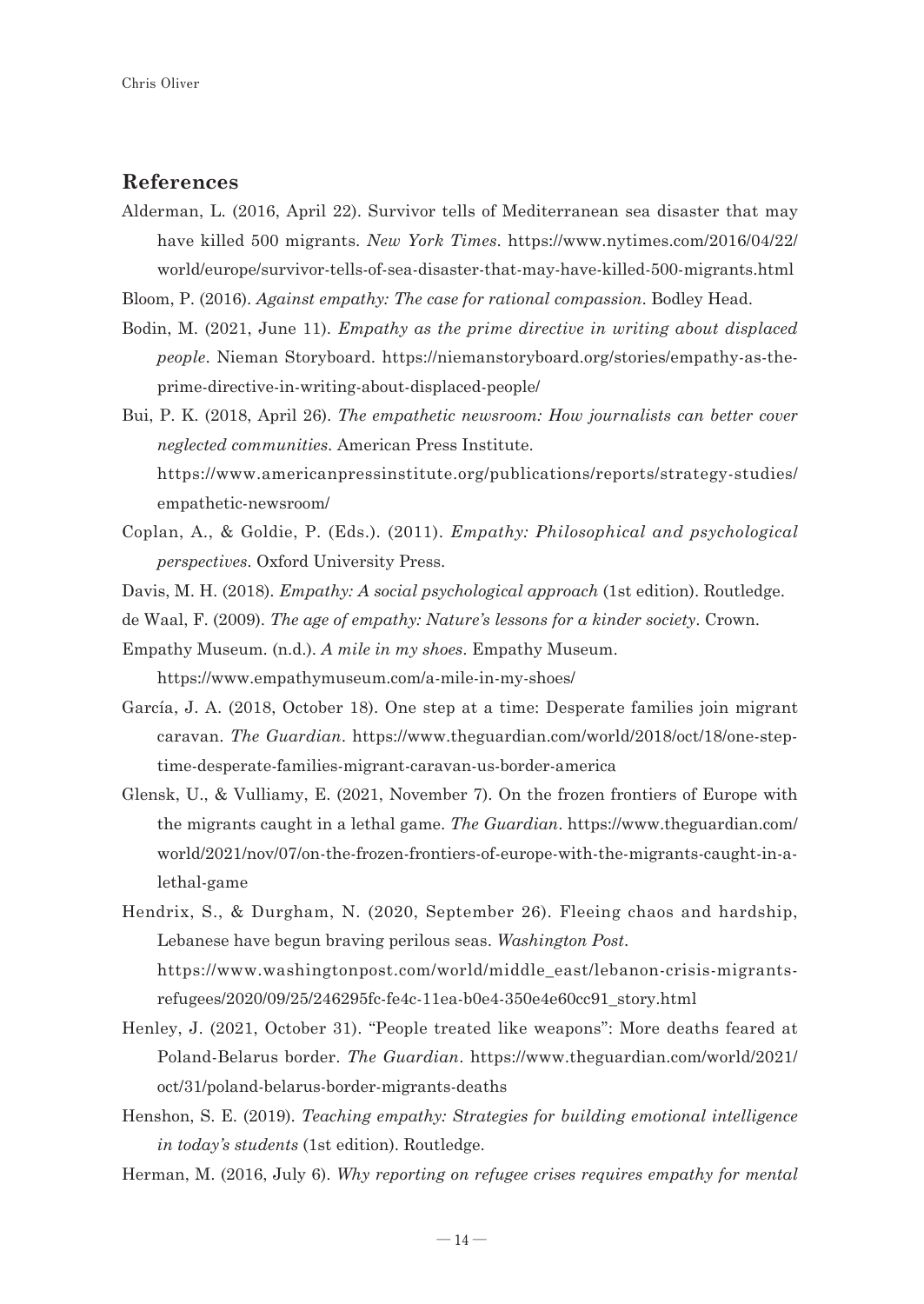*health issues*. Columbia Journalism Review. https://www.cjr.org/first\_person/ refugee crisis mental health journalism.php

- Higgins, A. (2021, October 6). An asylum seeker's wrenching choice: Stay on the run or save his child's life. *New York Times*. https://www.nytimes.com/2021/10/06/world/ europe/poland-belarus-border-crisis.html
- Hoffman, M. L. (2011). Empathy, justice, and the law. In A. Coplan & P. Goldie (Eds.), *Empathy: Philosophical and psychological perspectives* (pp. 230–254). Oxford University Press.
- Hollan, D., & Throop, C. J. (2008). Whatever happened to empathy?: Introduction. *Ethnos*, *36*(4), 385–401.
- Ingarasci, Z., & Temple, C. (2015). *Salam neighbor* [Documentary]. http://salamneighbor.org/
- Isaac, H., & Porter, C. (2021, September 19). Haiti protests mass U.S. deportation of migrants to country in crisis. *New York Times*. https://www.nytimes.com/2021/09/19/ world/americas/us-haitian-deportation.html
- Jordan, M. (2021, August 21). 50 years after Vietnam, thousands flee another lost American war. *New York Times*. https://www.nytimes.com/2021/08/21/us/refugeeshistory-afghanistan.html
- Kirkpatrick, N. (2015, September 8). Photos by refugee children: How their spirits shine through. *Washington Post*. https://www.washingtonpost.com/news/morning-mix/ wp/2015/09/08/through-the-eyes-and-cameras-of-syrian-refugee-children-the-storyof-life-in-the-camps/
- Kotlowitz, A. (n.d.). *Journalism of empathy*. Medill School of Journalism, Media, Integrated Marketing Communications, Northwestern University. Retrieved November 25, 2021, from https://www.medill.northwestern.edu/journalism/ undergraduate-journalism/curriculum/journalism-of-empathy.html
- Krznaric, R. (2014). *Empathy: Why it matters, and how to get it*. Perigee.
- Lakhani, N. (2017, February 2). Mexican kidnappers pile misery on to Central Americans fleeing violence. *The Guardian*. https://www.theguardian.com/global-development/2017/feb/21/mexico-kidnappings-
- refugees-central-america-immigration McDonald-Gibson, C. (2016). *Cast away: True stories of survival from Europe's refugee*
- *crisis*. The New Press. Mérancourt, W., & Villegas, P. (2021, November 20). As Haiti's crisis worsens, a rising

number flee by sea: 'There is nothing for me here.' *Washington Post*.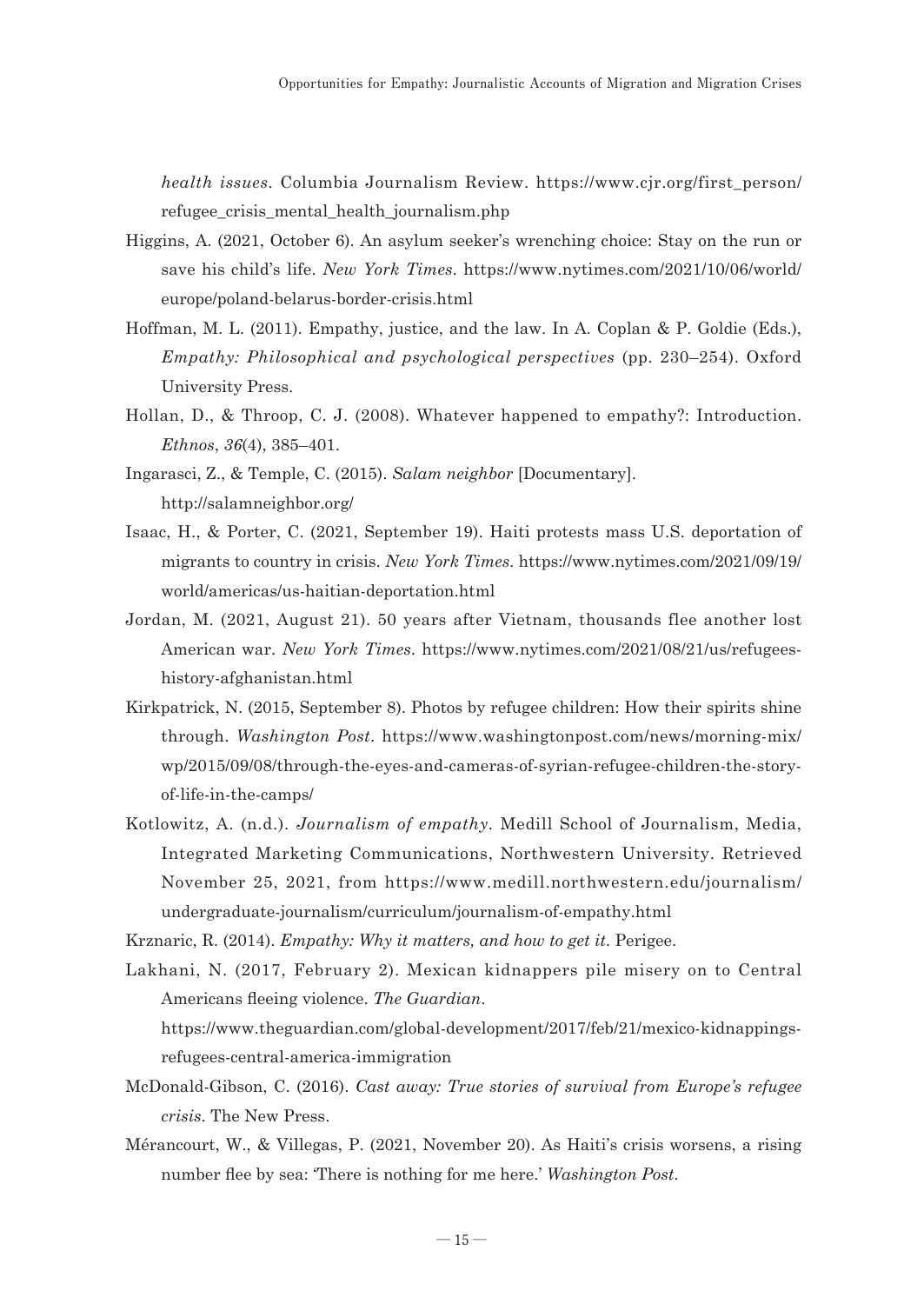https://www.washingtonpost.com/world/2021/11/20/haiti-dangerous-sea-voyages/

- Miller, J. (2018, October 2). American girl: A story of immigration, fear and fortitude. *Washington Post Magazine*. https://www.washingtonpost.com/news/magazine/ wp/2018/10/02/feature/a-14-year-old-prepares-for-life-without-her-immigrantparents/
- Miroff, N., & Sacchetti, M. (2021, March 22). Migrant teens and children have challenged three administrations, but Biden faces rush with no precedent. *Washington Post*. https://www.washingtonpost.com/nation/2021/03/22/unaccompanied-minorsimmigration-obama-trump-biden/
- Morris, L., & Dixon, R. (2021, September 3). Trapped between Poland and Belarus, 32 Afghans—and their cat—have become symbols of Europe's new border crisis. *Washington Post*. https://www.washingtonpost.com/world/europe/afghan-refugeespoland-belarus/2021/09/03/396c2fe0-0c00-11ec-a7c8-61bb7b3bf628\_story.html
- Nayeri, D. (2017). *Refuge*. Riverhead Books.
- Oliver, C. (2018). The social terrain of "empathy": A preliminary consideration. *Sophia University Junior College Division Faculty Journal*, *39*, 1–14.
- Ponomarev, S. (2015, September 16). Desperation and conflict in the migrant crisis. *New York Times*. https://www.nytimes.com/slideshow/2015/09/16/world/europe/ desperation-and-conflict-in-the-migrant-crisis.html
- Searcey, D. (2016, June 16). Desperation rising at home, Africans increasingly turn to risky seas. *New York Times*. https://www.nytimes.com/2016/06/17/world/africa/ african-migrants-mediterranean-sea.html
- Shamay-Tsoory, S. G., Aharon-Peretz, J., & Perry, D. (2009). Two systems for empathy: A double dissociation between emotional and cognitive empathy in inferior frontal gyrus versus ventromedial prefrontal lesions. *Brain: A Journal of Neurology*, *132*, 617–627.
- Sullivan, K. (2013). *Wedding day: Samah al-Saud*. Washington Post.

http://www.washingtonpost.com/sf/syrian-refugees/2013/12/02/wedding-day/

- Terceros, B. A. (2018, November 7). *How can we tell migrants' stories better? Here are 10 ways*. Bright. https://brightthemag.com/ways-to-tell-migrant-stories-betterjournalism-caravan-refugees-immigration-journalism-c0d006dcaacd
- Tondo, L., & Chulov, M. (2021, November 12). Tourist visas and flights from Syria—the route to Europe via Belarus. *The Guardian*. https://www.theguardian.com/globaldevelopment/2021/nov/12/its-risky-but-ill-go-anyway-migrants-desperate-to-reacheurope-via-belarus